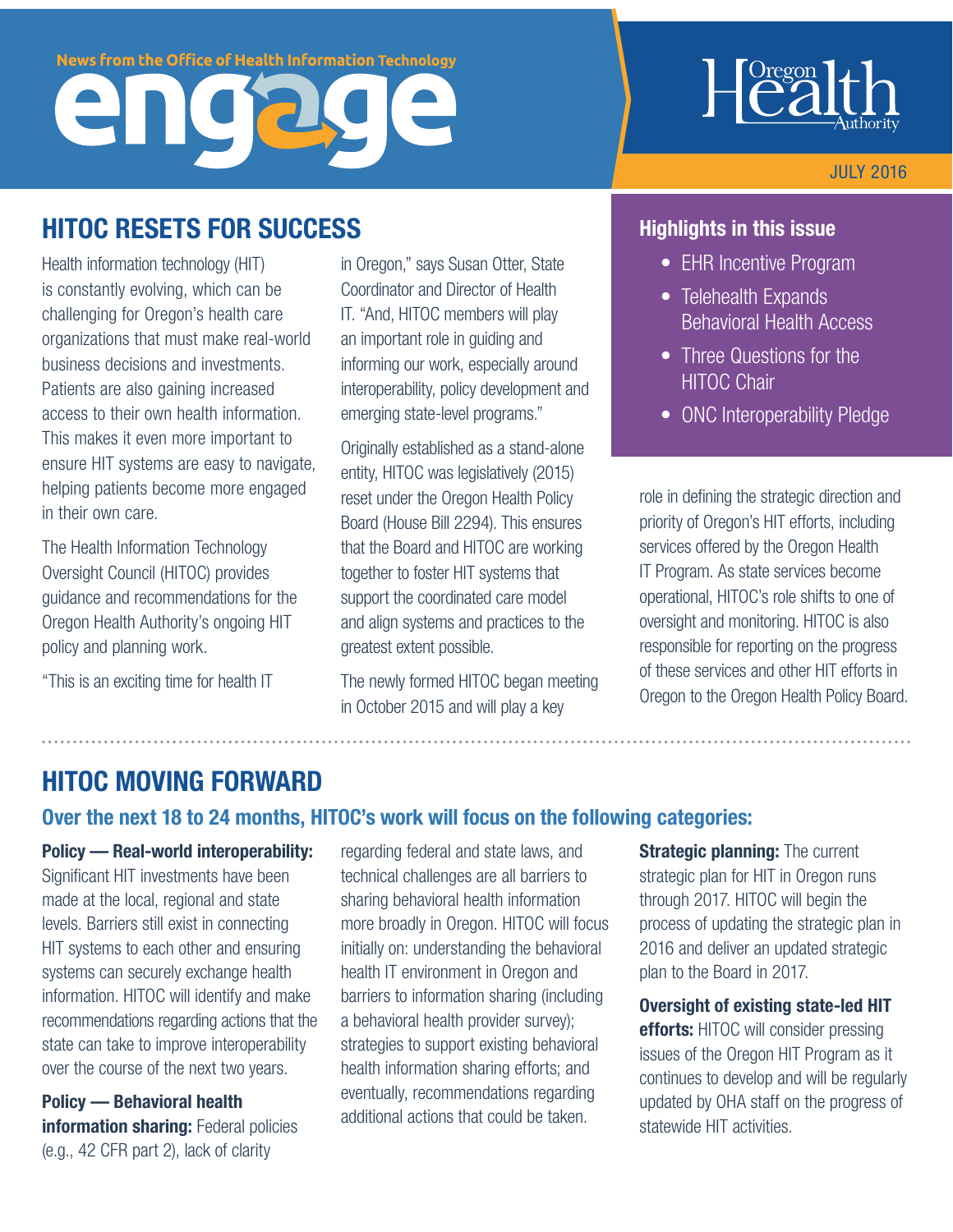## OREGON EHR INCENTIVE PROGRAM UPDATES

Webinars: The Medicaid EHR Incentive Program kicked off new outreach an education efforts, with two webinars in April and May:

- April 25 & May 3, Attestation Requirement Overview for Program Year 2014 and,
- May 5, Eligible Professional (EP) Meaningful Use Overview.

A total of 137 participants representing 83 unique organizations attended the webinars. Frequently asked questions have been posted to program website at www. medicaidehrincentives.oregon.gov

#### Program year 2015

**Meaningful Use: The grace** period is open for 2015 Meaningful Use submissions. Attestations under Meaningful Use for 2015 may be submitted now through August 31, 2016.

Attention dentists, physicians, nurse practitioners, pediatricians who serve Medicaid (Oregon Health Plan) members, 2016 last year to join!

2016 is the last year EPs can join the Medicaid EHR program and begin receiving incentives for demonstrating meaningful use of certified electronic health record technology. EPs coming in for Program Year 2016 under Adopt, Implement, or Upgrade may submit their attestations now through March 31, 2017.

### MOVE DATA FORWARD CHALLENGE

The Office of the National Coordinator recently launched the Move Health Data Forward Challenge to stimulate the work around what is known as consumer mediated exchange. This challenge will help to create application programming interface (API) solutions combined with new implementation specifications developed by the HEART Workgroup that have the potential for individuals to securely and electronically authorize the movement of their health data to destinations they choose. These could be between and among their clinicians, hospitals, health-care providers, or even family members. An informational webinar is available online at [www.HealthIT.gov.](https://www.healthit.gov/techlab/innovation/move-health-data-forward-challenge)

#### Challenge Information:

The Move Health Data Forward challenge will have three phases, with a cumulative prize amount of \$250,000 and a maximum prize value per participant of \$75,000.

Phase 1 will award up to 10 finalists \$5,000 each based on submitted proposals. Phase 1 winners will be eligible to proceed to Phase 2, where up to 5 finalists from the original 10 will be awarded \$20,000 each based on prototypes.

The final five Phase 2 winners will be eligible to proceed to Phase 3, which will award \$50,000 to up to two winners based on their ability to implement their solution.

Participants may apply independently or as a team and will need to recruit and engage individuals as part of testing their solutions.

### GOALS FOR HIT-OPTIMIZED CARE

A transformed health system where health information technology and health information exchange efforts ensure that the care Oregonians receive is optimized by HIT. Where:

- Providers have access to meaningful, timely, relevant and actionable patient information to coordinate and deliver "whole person" care.
- Systems (health systems, CCOs, health plans) effectively and efficiently collect and use aggregated clinical data for

quality improvement, population management, and incentivizing health and prevention. In turn, policymakers use aggregated data and metrics to provide transparency into the health and quality of care in the state, and to inform policy development.

• Individuals and their families access their clinical information and use it as a tool to improve their health and engage with their providers.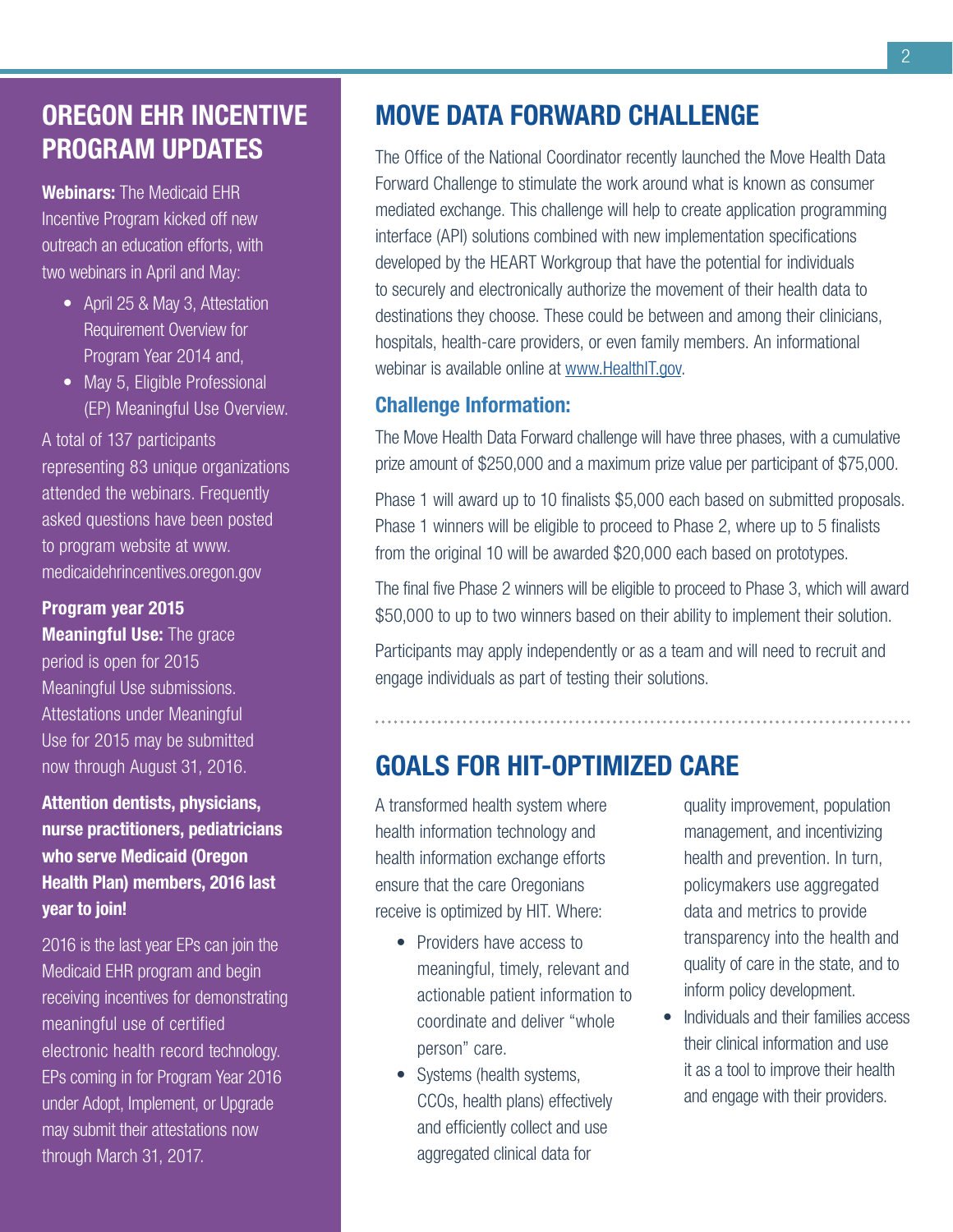### EXPANDING BEHAVIORAL HEALTH SERVICES THROUGH TELEHEALTH

Josie's\* little brother holds the tooth he recently lost up to the computer monitor. She leans in to her screen to get a better look. Soon they are laughing and talking about hiding it under the pillow and waiting for the osie's\* little brother holds the tooth he recently lost up to the computer monitor. She leans in to her screen to get a better like normal children's fun is more than routine. It's therapy.

Josie is in Trillium Family Service's youth residential treatment program. Her younger brother, who she hasn't seen in over two years, lives out of state with another family. The two are physically hundreds of miles apart and their time together has been made possible through the use of a telehealth conferencing system that Trillium is piloting.

Trillium's pilot project is focused on providing psychiatric services via telehealth to youth transitioning from residential treatment to rural community placements. It also aims to support youth in rural settings receiving school-based mental health services.

For Josie, Trillium's telehealth pilot provided a missing link to her treatment.

Growing up, Josie's family life lacked stability and security. According to Alix Hixson, Residential Therapist with Trillium, Josie was raised in a culture of secrets and felt responsible for protecting and caring for her brother. Reconnecting with him via telehealth after more than two years apart was crucial to her care plan. "Seeing and interacting with her brother has really helped her understand there are safe adults in his life taking care of him," said Hixson. "Knowing that she doesn't have to be the mother, that her brother is ok, has allowed her to focus on herself," Hixson says. "And that's where we have really seen gains with her behavior and treatment."

Trillium's project is one of five teleheath pilots funded the by the Oregon Health Authority's federal State Innovation Model (SIM) grant. The goal of OHA's pilot grants is to explore the use of telehealth to expand access to

specialized health care services for hard to reach populations. And, to identify innovative programs that can be replicated in other areas.

According to Dr. Keith Cheng, Trillium's Chief Medical Officer and Psychiatrist for residential clients, telehealth has much potential for his field. "Even if we can have a face-to-face with a client, the family may be too far away to participate in treatment," he says. "Or the community many not have the wrap around services to support an ongoing treatment plan. This makes telehealth a viable option."

Recently, another young woman like Josie was about to age out of Trillium's youth program. "She had a history of hurting herself and we found ourselves at a crossroads," says Cheng. "She would be placed into an adult treatment facility when she turned 18 unless proper community supports were in place to facilitate her return home."

Dr. Cheng, who had already been working with the young woman, utilized the telehealth system to help determine if her small community could support her transition from residential treatment. "It allowed me to meet with the client several times after she was discharged to provide immediate follow-up care and I was also able to speak with the local



Trillium's telehealth team meets via Zoom video-conferencing. L-R: Dr. Keith Cheng, Melody Kaser, Carrina McNerney, Lana Shotwell

psychiatrist who was taking on her case to ensure a smooth transition," he said.

"This process helped confirm the decision to not transition her into an adult facility," said Dr. Cheng. "To keep someone out of inpatient treatment and help them transition back into the community, I call that a success."

\* The name of the young woman in this story has been changed for privacy. Trillium Family Health Services project is was awarded a one-year grant from the Oregon Health Authority's State Innovation Model (SIM) funds from the Center for Medicare and Medicaid Innovation. OHA has an intergovernmental agreement with the Oregon Office of Rural Health to administer the grants and assist with reporting.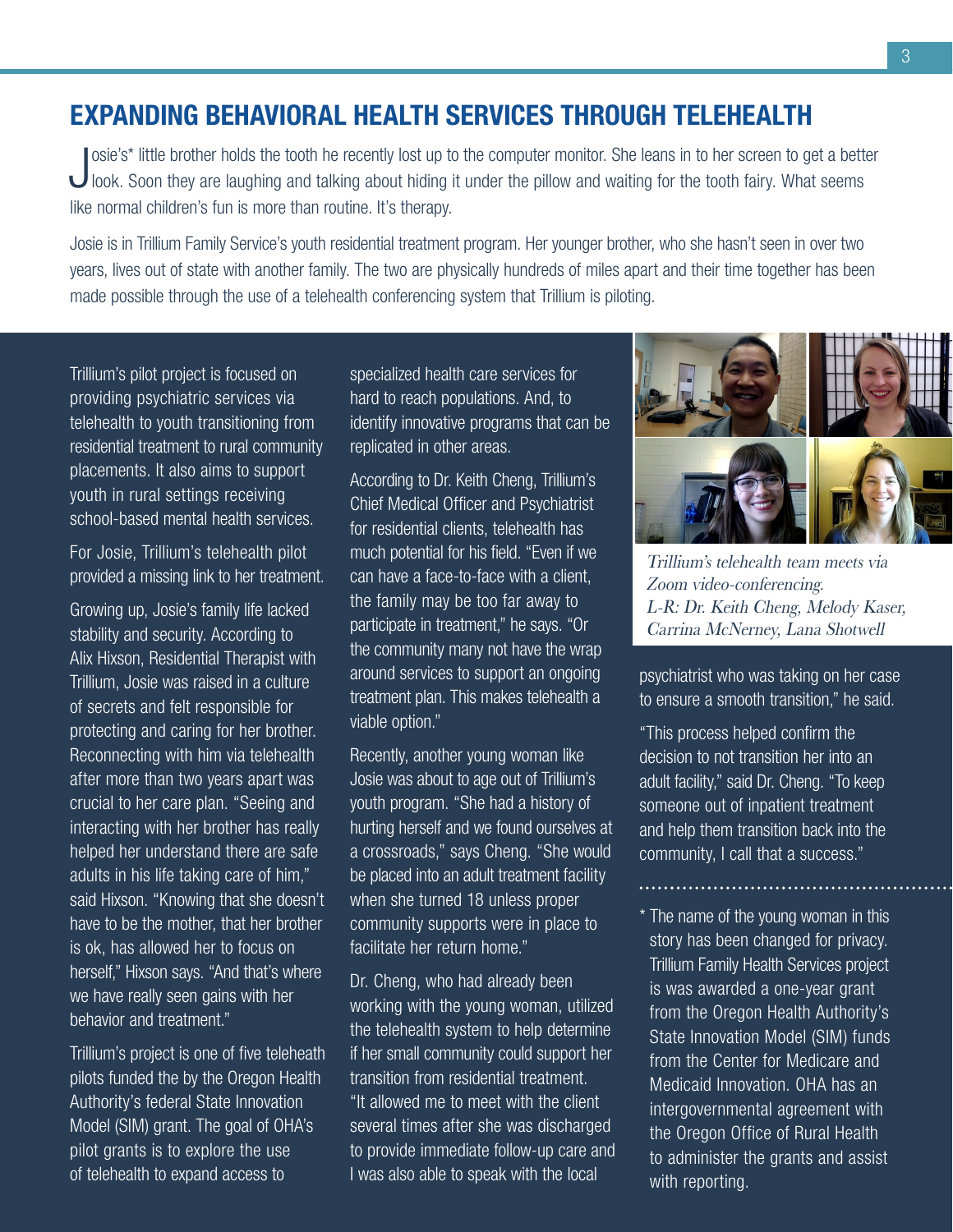### HEALTH INFORMATION INTEGRATION FOR WHOLE-PERSON CARE

A chieving health information exchange<br>between all providers, including behavioral health services, is essential to health system transformation.

"We know a person with behavioral health conditions may often have other health issues, some which are chronic and have high treatment costs," said Susan Otter, State Coordinator and Director of Health Information Technology at the Oregon Health Authority. "The ability to see a person's complete health information is vital to providing patient-centered care and improving health," she said.

electronic health information exchange environment," she says.

"When the workgroup was first formed, behavioral health connectivity seemed daunting," says Ed Smith-Burns from La Clinica. "Many behavioral health providers were left out of the data sharing process, working with little patient information," he added.

And the lack of behavioral health information meant primary care providers also lacked a patient's full health history. Without access to treatment plans, a primary care provider may be unaware that a prescribed



"We (behavioral health providers) always felt like supplicants begging for information."

Yet, many of the financial incentives that exist for physical health care providers haven't been available for behavioral health practitioners, resulting in slower adoption rates. Additionally, misunderstandings about federal laws and how behavioral health information can be shared have added to the challenges they face.

Oregon's health care community has embraced these challenges and made integrating behavioral health information exchange a priority, according to Gina Bianco, Acting Executive Director for Jefferson Health Information Exchange (JHIE). "JHIE formed a behavioral health workgroup early on, and quickly identified the need for developing consistency around how patient consent requirements are interpreted and how consent is managed in an

treatment may adversely affect a person's behavioral health or hinder their recovery.

"We always felt like supplicants, begging for information," said Dr. Rita Sullivan, psychologist and Executive Director for OnTrack in Medford. With little access to HIE, behavioral health providers routinely relied on patients to be the conduit for information about their health. "With HIE, we now have a seat at the table as equal partners," Sullivan adds.

JHIE is a sub-grantee with the Oregon Health Authority on a \$1.6 million federal interoperability grant from the Office of the National Coordinator of Health IT. Through the grant, JHIE is focusing on electronic consent management, which is a major obstacle to electronic health information exchange. The goal is to enable coordination between primary care, behavioral health, and emergency providers, by developing a common consent model that will be supported within the JHIE technology.

JHIE and its partners also are working to develop technical and operational solutions for exchanging behavioral health information, including system specifications for exchanging continuity of care documents through JHIE in a manner that is compliant with federal law.

Recently, JHIE conducted a survey to assess behavioral health providers' readiness for interfacing their electronic health record systems with JHIE. "Currently, we are evaluating the capabilities of EHRs used by behavioral health organizations who have expressed interest in piloting data exchange with us. This will inform the requirements for how consent will be managed and the operational process that will support the technology," says Bianco. "Our goal is to bring this information to the behavioral health community to obtain their feedback and input into the process." Interested behavioral health organizations can stay up-to-date on by subscribing to JHIE's electronic newsletter at www. JHIE.org/resources.

For providers and patients, this all adds up to more informed and better coordinated care for people who have behavioral health conditions. "Health information exchange adds credibility to behavioral health," says Smith-Burns. "It has helped demystify what we do."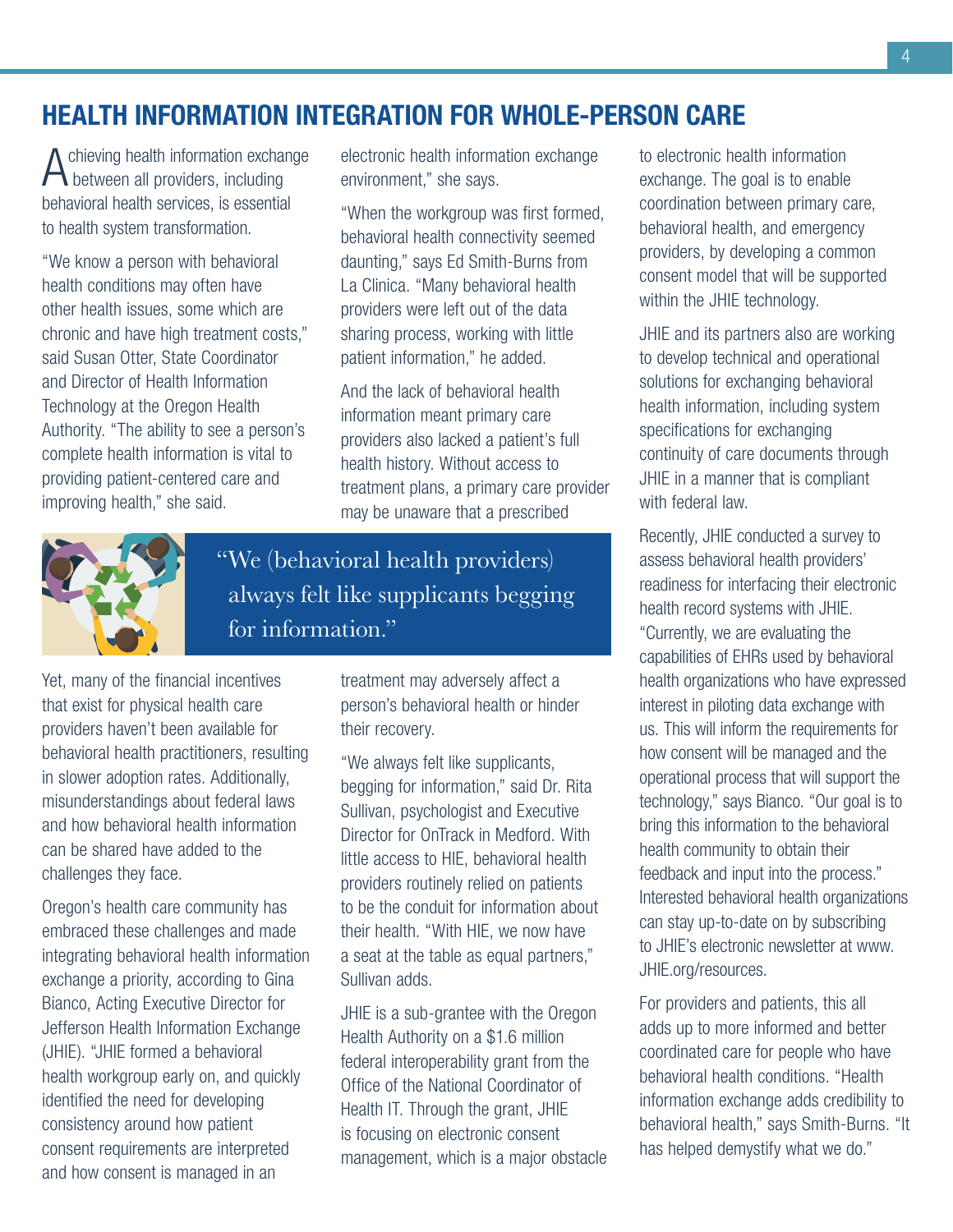### THREE QUESTIONS FOR THE CHAIR



Erick Doolen is the Executive Vice President and Chief Operating Officer for PacificSource. He currently serves as chair for the Health Information Technology Oversight Council.

### Q. What has changed in health information technology (HIT) since you became involved in the state's HIT work?

A. The landscape for HIT has changed significantly since the origins of HITOC in 2009. The opportunities to utilize HIT to improve the care for Oregonians has increased substantially as new use cases and applications have been identified to support evolving models of care. There has been a significant expansion of the use of electronic health records (EHRs) which will serve as an important platform for further HIT work and integration of systems across the healthcare value chain. We have seen progress on several HIT programs and developed strategies for additional programs that will deploy in the near future.

#### Q. What has impressed you most about what you see happening in Oregon?

A. I have been most impressed by the commitment of all stakeholders to persist in staying involved and moving the HIT agenda forward. There has been a strong level of collaboration across key stakeholders ranging from state entities and providers of health care to health plans and consumers. There has been a willingness to experiment and stay committed to HIT even in areas where some efforts have not gotten off the ground. In those cases, the end goal remains the focus, and communities look for other options and approaches to continue the HIT work. This level of commitment and collaboration is critical and will help enable the success that lies ahead.

#### Q. What are your hopes for Oregon's HIT work in the future?

A. With the strategic plan laid out, increasing opportunities for using HIT, and an improved EHR infrastructure, I'm hopeful that we will be able to accelerate our progress on multiple fronts and move closer to our three goals of HIT. We will need to stay focused on resolving the funding and policy challenges that slow health information exchange progress across the country. With the work on common credentialing, provider directory and clinical quality measures targeted to deliver in 2017 and several other initiatives moving ahead, we are well positioned to leverage HIT for optimized care to Oregonians.

WELCOME HITOC MEMBERS

Maili Boynay IS Director Ambulatory Community Systems Legacy Health

#### Robert (Bob) Brown

Retired Advocate Allies for Healthier Oregon

Erick Doolen Executive Vice President & Chief Operating Officer PacificSource Health Plans

Chuck Fischer Information Technology Director Advantage Dental

Valerie Fong, RN Chief Nursing Informatics Officer Providence Health & Services

Charles (Bud) Garrison Director of Clinical Informatics Oregon Health & Science University

Brandon Gatke Chief Information Officer Cascadia Behavioral Healthcare

Amy Henninger, MD Site Medical Director Multnomah County Health Department Mark Hetz Chief Information Officer Asante Health System

Sarah Laiosa, DO **Physician** Harney District Hospital Family Care

Sonney Sapra Chief Information Officer Tuality Healthcare

Greg Van Pelt President Oregon Health Leadership Council